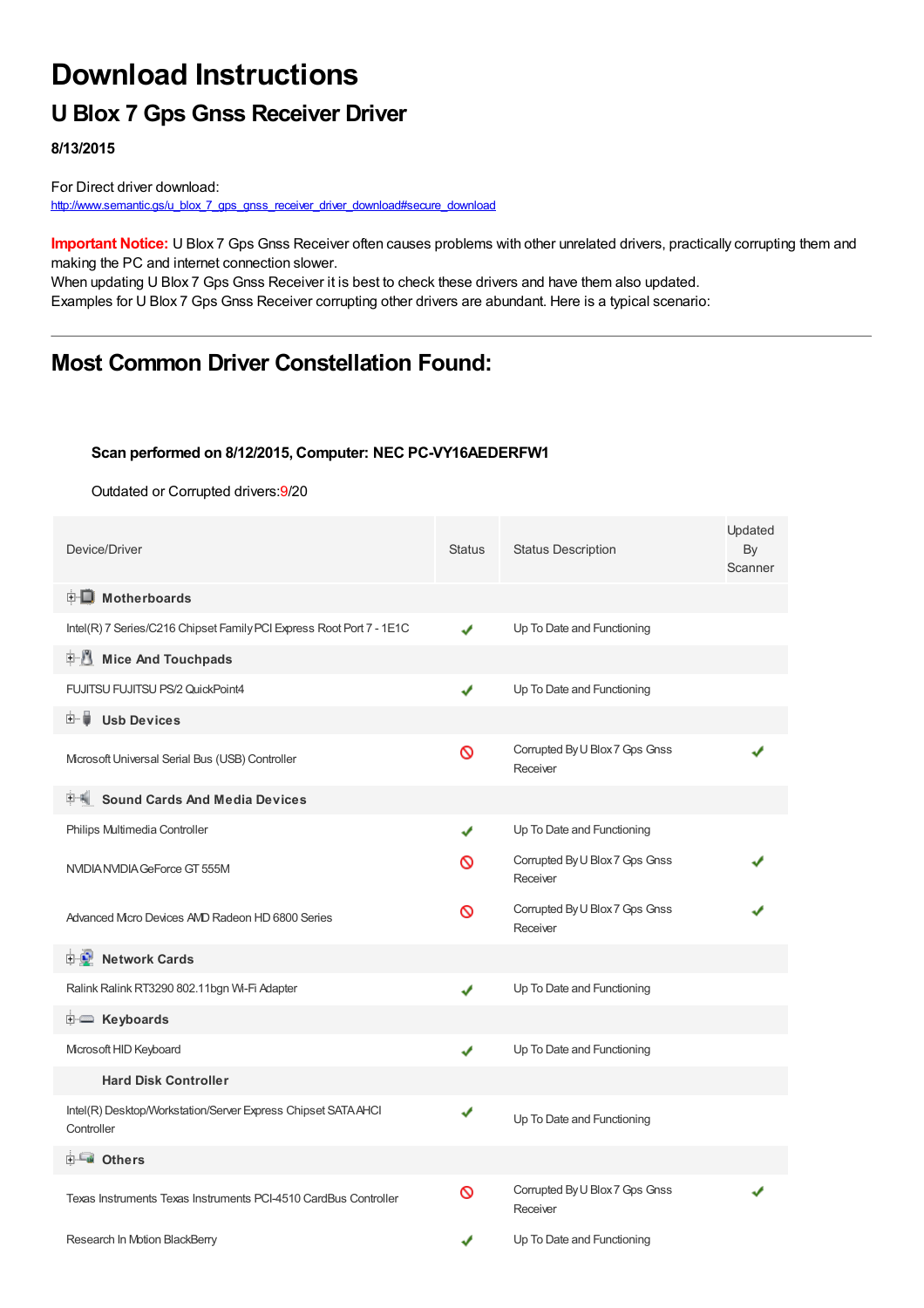| Intel Intel(r) AIM External Flat Panel Driver 3            | Ø | Corrupted By U Blox 7 Gps Gnss<br>Receiver |  |
|------------------------------------------------------------|---|--------------------------------------------|--|
| Intel Port racine express PCI Intel(R) 82801FB/FBMPCI-2662 | ଷ | Corrupted By U Blox 7 Gps Gnss<br>Receiver |  |
| Broadcom ThinkPad Bluetooth 4.0                            | ∾ | Corrupted By U Blox 7 Gps Gnss<br>Receiver |  |
| <b>D</b> Cameras, Webcams And Scanners                     |   |                                            |  |
| Canon Canon MP560 ser                                      | Ø | Corrupted By U Blox 7 Gps Gnss<br>Receiver |  |
| <b>Dideo Cards</b>                                         |   |                                            |  |
| ATI RADEON X300 Series Secondary                           | ✔ | Up To Date and Functioning                 |  |
| input Devices                                              |   |                                            |  |
| Wacom Wacom Tablet                                         | ✔ | Up To Date and Functioning                 |  |
| <b>E-TP</b> Port Devices                                   |   |                                            |  |
| hspa Modem Application4 port (COM7)                        | Ø | Corrupted By U Blox 7 Gps Gnss<br>Receiver |  |
| <b>E</b> Monitors                                          |   |                                            |  |
| Sony Digital Flat Panel (1024x768)                         | ✔ | Up To Date and Functioning                 |  |
| 中国 Mobile Phones And Portable Devices                      |   |                                            |  |
| <b>Acer NOKIA</b>                                          |   | Up To Date and Functioning                 |  |

# **U Blox 7 Gps Gnss Receiver Driver Models:**

| <b>Driver Model</b>                                    | <b>Original</b><br><b>Upload Date</b> | Last<br><b>Modification</b> | <b>Driver File</b>                            | <b>File</b><br><b>Size</b> | <b>Most Compatible</b><br><b>Computer Model</b> | <b>Availabilty To</b><br><b>Scanner</b> |
|--------------------------------------------------------|---------------------------------------|-----------------------------|-----------------------------------------------|----------------------------|-------------------------------------------------|-----------------------------------------|
| <b>U Blox 7 Gps Gnss</b><br>Receiver 32328             | 12/6/2014                             | 8/2/2015                    | u_blox_7_gps_gnss_receiver-<br>32328.exe      | 86kb                       | <b>IBM8171Z5S,</b>                              | ✔                                       |
| <b>U Blox 7 Gps Gnss</b><br>Receiver 33023             | 9/17/2014                             | 8/7/2015                    | u_blox_7_gps_gnss_receiver-<br>33023.exe      |                            | 179kb Sony VGN-BZ13XN,                          | ✔                                       |
| <b>U Blox 7 Gps Gnss</b><br><b>Receiver 1.11.1866</b>  | 9/21/2014                             | 8/3/2015                    | u_blox_7_gps_gnss_receiver-<br>1.11.1866.exe  |                            | 158kb Sony VPCF13JFX,                           | ✔                                       |
| <b>U Blox 7 Gps Gnss</b><br>Receiver 43978             | 9/9/2014                              | 8/9/2015                    | extidyxmd-43978.exe                           |                            | 208kb LGRB380-A.AFLGL,                          | ✔                                       |
| <b>U Blox 7 Gps Gnss</b><br>Receiver C30463            | 11/1/2014                             | 7/31/2015                   | u_blox_7_gps_gnss_receiver-<br>c30463.exe     |                            | 31kb Panasonic CF-19KHRO62M,                    | ✔                                       |
| <b>U Blox 7 Gps Gnss</b><br>Receiver I80696            | 12/24/2014                            | 8/7/2015                    | u_blox_7_gps_gnss_receiver-<br>i80696.exe     |                            | 142kb Toshiba Satellite Pro 6100,               | ✔                                       |
| <b>U Blox 7 Gps Gnss</b><br>Receiver 22.126            | 9/24/2014                             | 8/8/2015                    | u_blox_7_gps_gnss_receiver-<br>22.126.exe     | 96kb                       | Sony VGN-NW24MG,                                | ✔                                       |
| <b>U Blox 7 Gps Gnss</b><br><b>Receiver 21,1066</b>    | 9/11/2014                             | 8/5/2015                    | u_blox_7_gps_gnss_receiver-<br>21.1066.exe    | 28kb                       | Toshiba Dynabook T552/36GWJ,                    | ✔                                       |
| <b>U Blox 7 Gps Gnss</b><br>Receiver P6002.18          | 10/9/2014                             | 8/4/2015                    | g-p6002.18.exe                                |                            | 206kb Acer TravelMate 3290,                     | ✔                                       |
| <b>U Blox 7 Gps Gnss</b><br>Receiver 1.1796            | 8/10/2014                             | 8/1/2015                    | u_blox_7_gps_gnss_receiver-<br>1.1796.exe     |                            | 135kb HPKY787AA-AKL p6172l,                     | ✔                                       |
| <b>U Blox 7 Gps Gnss</b><br><b>Receiver 2.131.122</b>  | 11/15/2014                            | 8/9/2015                    | $-2.131.122$ .exe                             |                            | 47kb HPRJ172AA-ABUt3620.uk,                     | ✔                                       |
| <b>U Blox 7 Gps Gnss</b><br><b>Receiver E1.1001.17</b> | 1/29/2015                             | 8/6/2015                    | u_blox_7_gps_gnss_receiver-<br>e1.1001.17.exe |                            | 187kb LG E500-S.AP28P,                          | ✔                                       |
| <b>U Blox 7 Gps Gnss</b><br>Receiver 222.19            | 11/14/2014                            | 8/6/2015                    | pcz-222.19.exe                                |                            | 207kb Lenovo ThinkStation S20,                  | ✔                                       |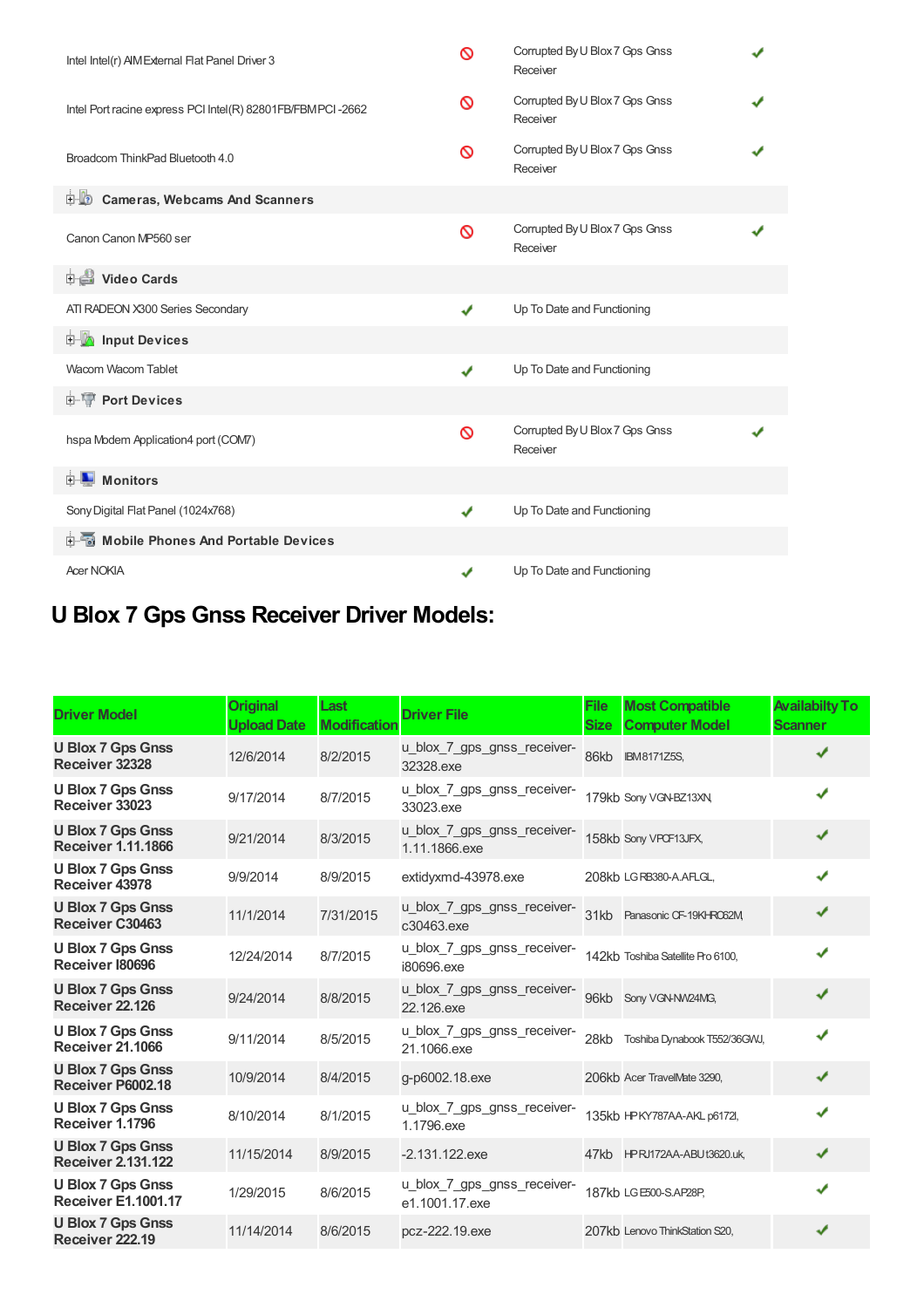| <b>U Blox 7 Gps Gnss</b><br><b>Receiver I1.11.163</b>  | 12/25/2014 | 8/5/2015 | u_blox_7_gps_gnss_receiver-<br>i1.11.163.exe   |              | 209kb Sony SVF15215SNB,                        |   |
|--------------------------------------------------------|------------|----------|------------------------------------------------|--------------|------------------------------------------------|---|
| <b>U Blox 7 Gps Gnss</b><br>Receiver 42870             | 12/14/2014 | 8/5/2015 | u_blox_7_gps_gnss_receiver-<br>42870.exe       | 48kb         | OEGStone CS-B.                                 | ✔ |
| <b>U Blox 7 Gps Gnss</b><br><b>Receiver 1.12.142</b>   | 12/29/2014 | 8/7/2015 | u_blox_7_gps_gnss_receiver-<br>1.12.142.exe    |              | 182kb Fujitsu PRIMERGY TX100 S2,               | ✔ |
| <b>U Blox 7 Gps Gnss</b><br><b>Receiver 2.14090</b>    | 8/21/2014  | 8/5/2015 | u_blox_7_gps_gnss_receiver-<br>2.14090.exe     | <b>152kb</b> | IBM IBM System x 3100 -<br>[434842X,           | ✔ |
| <b>U Blox 7 Gps Gnss</b><br><b>Receiver 2.11.1422</b>  | 1/4/2015   | 8/8/2015 | u_blox_7_gps_gnss_receiver-<br>2.11.1422.exe   |              | 161kb HPHp compaq nx9500,                      | ✔ |
| <b>U Blox 7 Gps Gnss</b><br>Receiver 60447             | 1/9/2015   | 8/8/2015 | u_blox_7_gps_gnss_receiver-<br>60447.exe       |              | 34kb Panasonic CF-74GCDDDBM                    | ✔ |
| <b>U Blox 7 Gps Gnss</b><br><b>Receiver S31.12.124</b> | 11/12/2014 | 8/1/2015 | u_blox_7_gps_gnss_receiver-<br>s31.12.124.exe  | 73kb         | Acer Aspire X5900,                             | ✔ |
| <b>U Blox 7 Gps Gnss</b><br><b>Receiver A71.12.127</b> | 9/28/2014  | 8/5/2015 | u_blox_7_gps_gnss_receiver-<br>a71.12.127.exe  |              | 175kb Sony VGN-AW15G_H,                        | ✔ |
| <b>U Blox 7 Gps Gnss</b><br>Receiver 80740             | 1/29/2015  | 8/5/2015 | u_blox_7_gps_gnss_receiver-<br>80740.exe       |              | 206kb HP 1618,                                 | ✔ |
| <b>U Blox 7 Gps Gnss</b><br><b>Receiver 1.1691.1</b>   | 9/13/2014  | 8/1/2015 | u_blox_7_gps_gnss_receiver-<br>1.1691.1.exe    |              | 38kb I.C.S Olivetti MK510,                     |   |
| <b>U Blox 7 Gps Gnss</b><br>Receiver O30336            | 9/28/2014  | 8/2/2015 | u_blox_7_gps_gnss_receiver-<br>o30336.exe      | 215kb        | Compaq P2800N<br>P170X520WC25EC,               |   |
| <b>U Blox 7 Gps Gnss</b><br>Receiver 1.11.12.127       | 10/26/2014 | 8/6/2015 | u_blox_7_gps_gnss_receiver-<br>1.11.12.127.exe | 20kb         | HPM7640n-ABA m7640,                            | ✔ |
| <b>U Blox 7 Gps Gnss</b><br><b>Receiver 21.11.198</b>  | 10/10/2014 | 8/6/2015 | u_blox_7_gps_gnss_receiver-<br>21.11.198.exe   |              | 162kb Lenovo 7359W4B,                          |   |
| <b>U Blox 7 Gps Gnss</b><br>Receiver 83049             | 11/19/2014 | 8/3/2015 | nzp-83049.exe                                  |              | 132kb Sony VGN-FJ22B_R,                        |   |
| <b>U Blox 7 Gps Gnss</b><br>Receiver 32098             | 11/25/2014 | 8/4/2015 | $-32098$ .exe                                  |              | 84kb LGLE50-5B142T,                            | ✔ |
| <b>U Blox 7 Gps Gnss</b><br><b>Receiver 1.13228</b>    | 11/17/2014 | 8/8/2015 | u_blox_7_gps_gnss_receiver-<br>1.13228.exe     | 68kb         | Lenovo 20AQCTO1VWV,                            | ✔ |
| <b>U Blox 7 Gps Gnss</b><br>Receiver F801.196          | 1/6/2015   | 8/6/2015 | u_blox_7_gps_gnss_receiver-<br>f801.196.exe    | 31kb         | IBM IBM System x3500 M4 Server<br>$-[7383AC1,$ |   |
| <b>U Blox 7 Gps Gnss</b><br>Receiver 41.192.11.1       | 11/17/2014 | 8/2/2015 | u_blox_7_gps_gnss_receiver-<br>41.192.11.1.exe |              | 97kb HPD5468AT-A2L a123l,                      | ✔ |
| <b>U Blox 7 Gps Gnss</b><br>Receiver Z41.1422          | 8/8/2014   | 8/4/2015 | u_blox_7_gps_gnss_receiver-<br>z41.1422.exe    |              | 212kb LG X130-G.A7B6T,                         | ✔ |
| <b>U Blox 7 Gps Gnss</b><br>Receiver H73837            | 8/17/2014  | 8/4/2015 | ijrfffwvl-h73837.exe                           |              | 35kb HPVG244AA-ABU p6235uk,                    |   |
| <b>U Blox 7 Gps Gnss</b><br>Receiver O83731.1          | 1/16/2015  | 8/8/2015 | u_blox_7_gps_gnss_receiver-<br>o83731.1.exe    |              | 197kb NEC EASYNOTE PB47Q01806,                 |   |
| <b>U Blox 7 Gps Gnss</b><br><b>Receiver 1.10096</b>    | 12/20/2014 | 8/2/2015 | u_blox_7_gps_gnss_receiver-<br>1.10096.exe     |              | 20kb Dell Inspiron 20 Model 3048,              | ✔ |

### **Typical Driver constellation for scanned computers:**

### **Data derived from 947 scans made on these 482 computers from 1/17/2015 to 7/31/2015:**

NEC PC-MJ18XAZEZXS9, Panasonic CF-52PFNBVQP, LGA540-D, Toshiba SATELLITE L850-A892, HP WL327AA-ABD p6328de, Toshiba SATELLITE C850-16W, HP RR492AA-ABE s7730.es, Acer AS5732Z, Haier T68 Series, Fujitsu FMMR9P2C, Dell Vostro 1550, Compaq EG217AA-ABG SR1699AN AN540, HP RN657AAR-ABA a1777c, Epson ST160EEMR2, Supermicro X7QC3, LGX110-L.A7B1A2, LGP1-5005P, Acer TM6495T,HPDT301A-ABMT450M,Olidata IPMSB/H61,HPHPPavilion dv2700 Notebook PC, IBMBladeCenter HS22 -[7870B4U, Lenovo ThinkPad Edge E525,HPHPCompaq 2510p, Lenovo 2689PZG,HPHPCompaq 6715b,Compusys PLCTowe, LanixLANIXCORP4080, SonyVGN-CR21E\_W, SonyVGN-FW53GF\_W, IBM8307KSU, SonySVF14N13CLS, Fujitsu FMVA42EWB, Lenovo 6069W1R, WIPROWSG37455W7-0082,CompaqGN732AA-ABHSR5135NL,HPPX569AA-ABYw5080.dk, Fujitsu FMVC18WA, Fujitsu CELSIUSM730powe, LGP1-JACKE, Sony VPCEA36FG, PanasonicCF-SX1WEVHR, Packard Bell IMEDIAB2218 UK, IBM8427CDU,GatewayTC73, Intel D965MTW, SonyVGN-NS15G\_S, MSI MS-9899, Toshiba Dynabook TX/67J2PKYD, Fujitsu FMMNS1E3, NEC MS-6303, Acer P4LJ0, Packard Bell IXtreme X9702, HP NR043AA-ACP p6035at, HP Pavilion dv9500 PC Notebook, HP BK345AA-ACJ p6373i, IBM831136U, Viglen VIG430P, ELITEGROUP ECS G335, NEC PC-VZ500AD, NSI MB-7529, NEC PC-LL770HG, Gigabyte G41MT-D3PT, Fujitsu FMXN0X81, HP HP Compaq nw8000, Compaq EL445AA-ABA SR1750NXNA651, Samsung RV409/RV509/RV709, Fujitsu FMMFD75B, Seneca Pro86308, Toshiba Dynabook REGZAPC D712/V3HWS, Intel D965GF, NEC PC-VJ25AEZ78, Panasonic CF-Y4HW8AXR, Samsung 400B4Z/A01TH, IBM682342G, Sony VPCEH1S1E, Lenovo 6086WKY, NEC PC-MY28VLZEJ, Sony VGN-NS38M\_P, IBM8303MJ8, Fujitsu FMVCE70J7, HP NF369AA-ARL IQ522pl, Sony VPCW12S1R, HP KJ325AA-ABG a6440a, Toshiba PT10ABX,HPPresario M2000, SonyVGN-TX72B\_B, Intel D965MTW, SonyVGN-SZ77TN\_C, SonyVPCW211AD, IBMSystem x3200 M3 -[7328K3G, ByteSpeed BYTESPED, Toshiba Dynabook EX/35LWH, SonyVGN-TZ73B, Toshiba PORTEGER600, WIPROWIV37455-0252, Lenovo ThinkPad T410s, Toshiba Dynabook EX1/524CMEWD, HP 20-a218d, Olidata H8DA8/H8DAR, Sony VGN-SZ77N C, HP Presario R3000, Compaq PX734AA-ABAa123l NA520, Sony VPCEB19GX, Sony VGN-TZ27MN\_B, HPRR523AA-UUWs7721.sc, HP WK677AA-ABD p6315de, Viglen GENIED850EMV2, Compaq ProLiant ML350G3, IBM622138G, HPPS350AA-ABS1240.se,HPGJ474AA-ABAs3100, SonyPCG-GR214EP,HPAY024AA-ABAs5360f, Supermicro X10SAT, SonyVGC-LS21N,Dimotion PCDO5U1,HPHp compaq nx9500, IBM23795VU, Fujitsu FMVNFD40,HPHPEliteBook 8460p,HASEEU147,Dell BlackfordESB2,Nvidia MCP7A-ION,NECPC-VW978WG01, Toshiba NB300-10D,